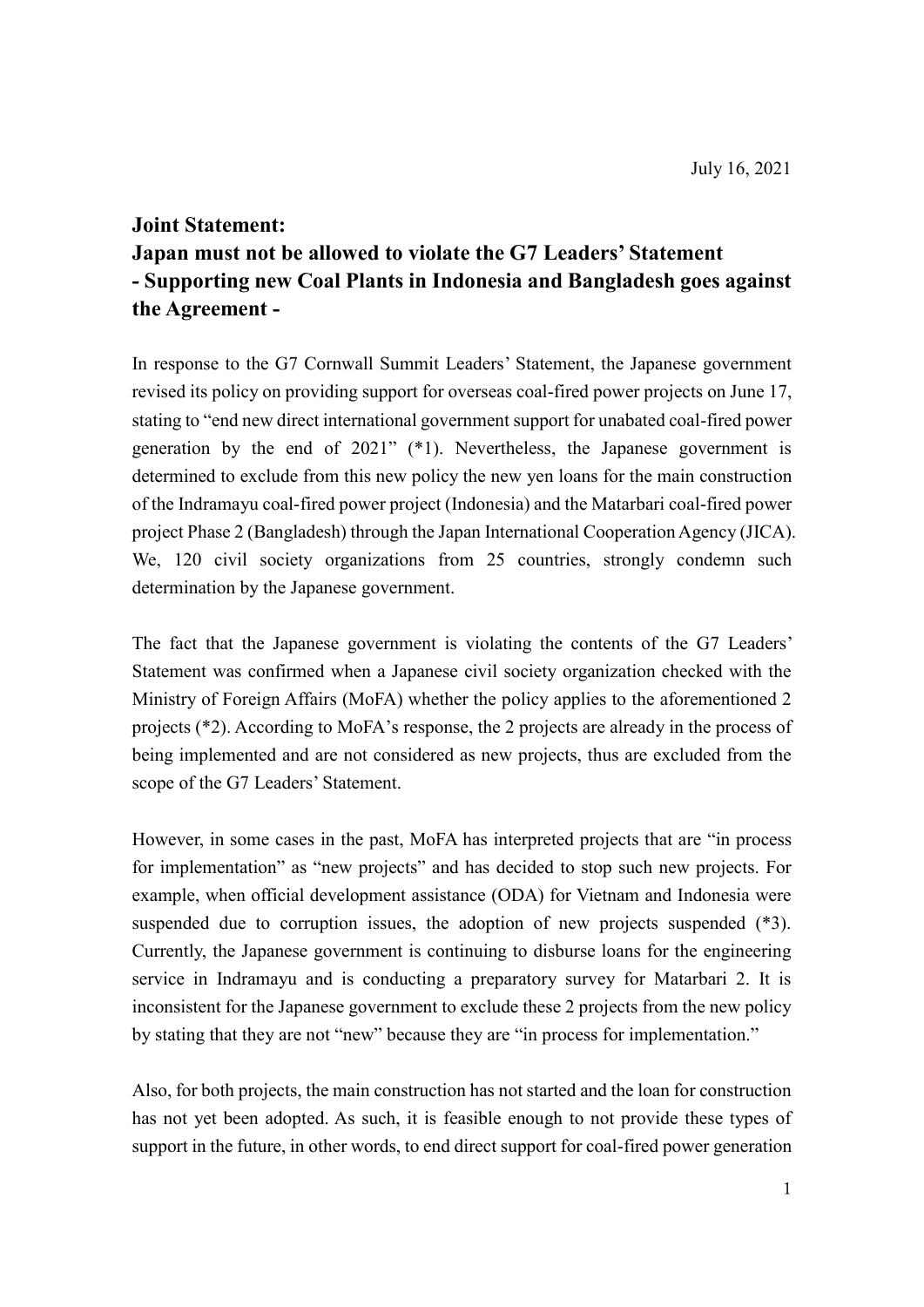by the end of 2021.

The G7 Leaders' Statement is committed to aligning international public finance with the net-zero by 2050 goal, hence supporting the construction of new coal-fired power plants goes against this agreement. Japan's biased logic described above is unacceptable in the international community. Inevitably, Japan will once again be criticized on the global stage, such as at this year's G20 and COP26, for undermining global decarbonization efforts.

Therefore, the Japanese government should review the interpretation of "new" support in the G7 Leaders' Agreement and state that it will not adopt an ODA loan for the main construction of Indramayu and Matarbari 2 coal-fired power projects.

Footnotes:

\*1: http://www.kantei.go.jp/jp/singi/keikyou/dai51/siryou3.pdf (in Japanese) \*2: JACSES contacted MoFA on June 14 and the MoFA responded on June 25. \*3: MoFA, "Further efforts by both Japan and Vietnam to prevent fraudulent corruption over Official Development Assistance (ODA) projects" https://www.mofa.go.jp/mofaj/press/release/press4\_001075.html MoFA, "Efforts of both Japan and Indonesia to prevent fraudulent corruption over official development assistance projects" https://www.mofa.go.jp/mofaj/press/release/press4\_001695.html

# *LIST OF SIGNATORIES*

This letter is signed by 120 organizations, including those working at international and regional levels plus organizations working nationally in 25 countries.

## **INITIAL SIGNATORIES**

Japan Center for a Sustainable Environment and Society (JACSES) Kiko Network Friends of the Earth Japan 350.org Japan Mekong Watch

## **BANGLADESH ORGANISATIONS**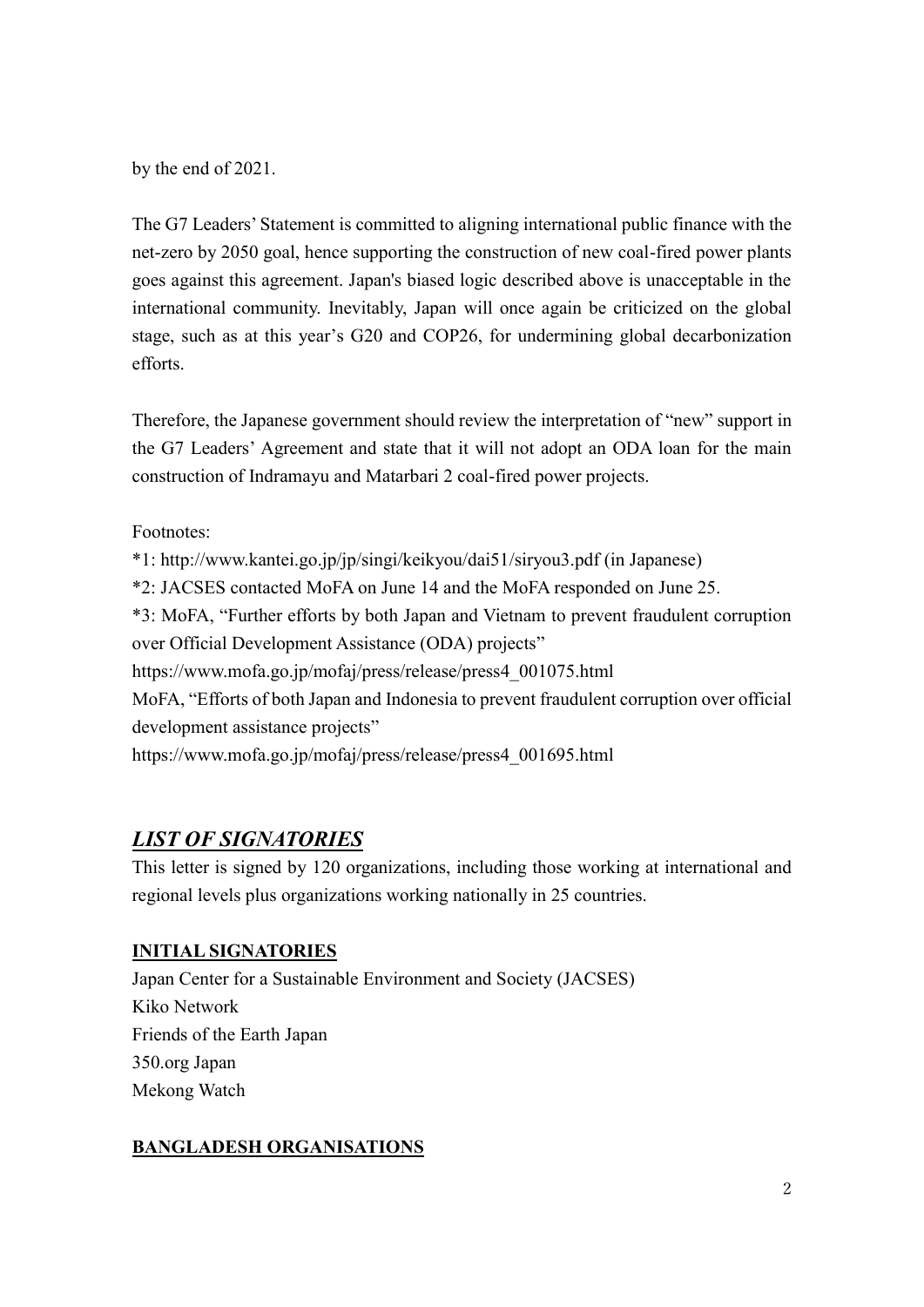350.org Bangladesh Bangladesh Environmental Lawyers Association Bangladesh Poribesh Andolon (BAPA) Bangladesh Working Group on External Debt (BWGED) Bindu Center for Participatory Research and Development-CPRD CLEAN (Coastal Livelihood and Environmental Action Network) Greenfield Livelihood and Services (GLS) Integrated Social Development Effort(ISDE) Bangladesh Lawyers For Energy, Environment & Development(LEED) Mongla Nagorik Shamaj Paribartan, Rajshahi Songshoptaque

## **INDONESIAN ORGANISATIONS**

350.org Indonesia AEER (Action for Ecology & People Emancipation) Auiriga Greenpeace Indonesia JATAYU INDRAMAYU Kanopi hijau Indonesia KARBON (Koalisi Rakyat Bersihkan Cirebon) KRuHA - people's coalition for the right to water Lembaga Bantuan Hukum Bandung Mining Advocacy Network (JATAM) Indonesia Paguyuban Bale Rahayat REKAPALA Swadaya Muda Trend Asia WALHI - Friends of the Earth Indonesia WALHI Jawa Barat (West Java)

## **JAPANESE ORGANISATIONS**

350 New ENEration 350 Shizuoka Network 350Japan Chushikoku Network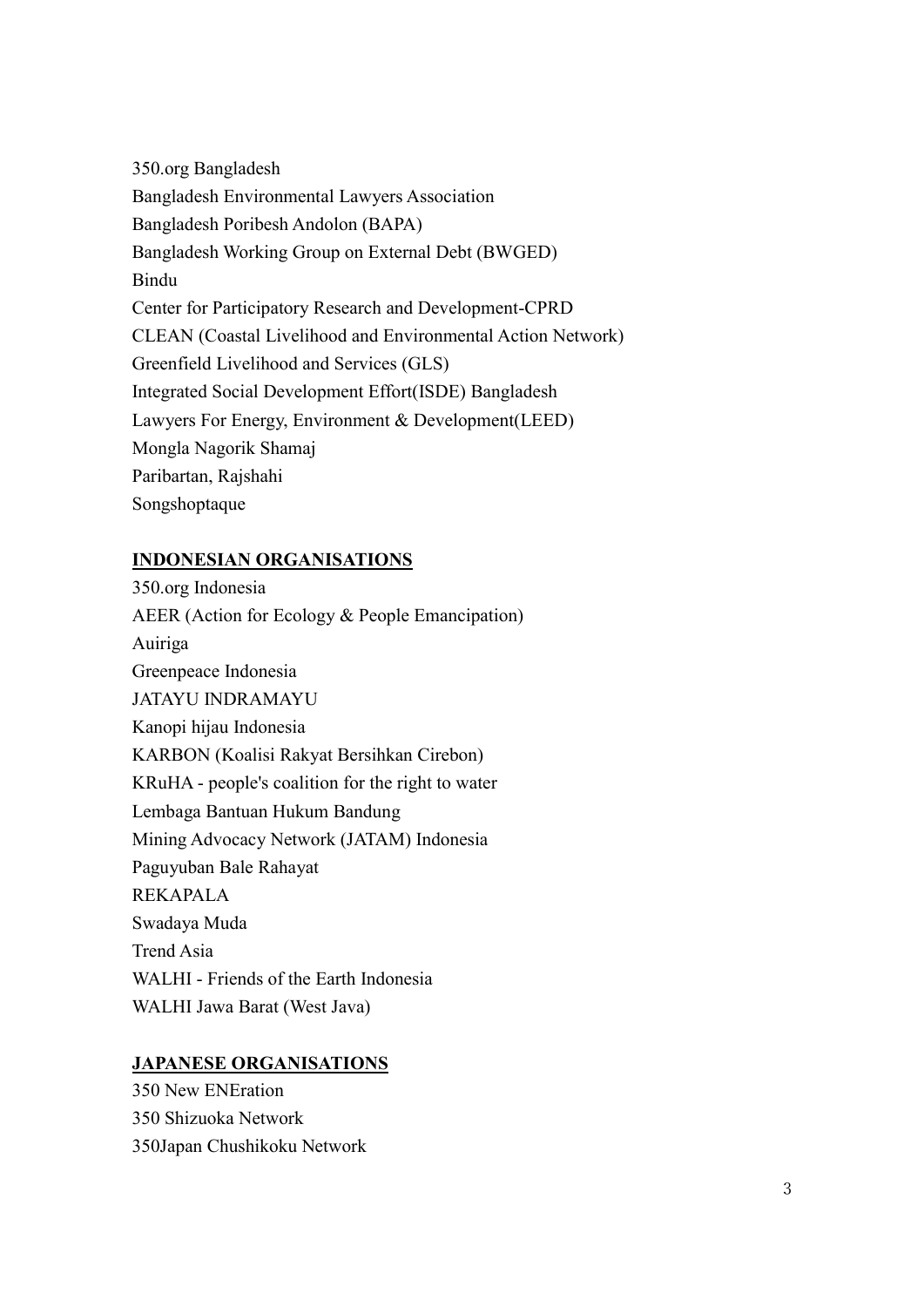Advocacy committee, Nagoya NGO Center **CCLJ** Citizen's Climate Lobby Japan Friday For Future Kyoto Fridays For Future Tokyo Fridays For Future Niigata Fridays For Future Saitama Fridays For Future Sapporo Fridays For Future Sendai Fridays for future yamaguchi Fridays For Future Dazaifu going my way+ Greenpeace Japan Japan International Volunteer Center Japan Tropical Forest Action Network (JATAN) Kushiro Citizens' Association Against Coal Fire Network for Indonesian Democracy, Japan (NINDJA) No Nukes Asia Forum Japan ODA Reform Network, Kansai Pacific Asia Resource Center (PARC) Peoples power network Save the Earth! Action 97 Womens Democratic Club

## **REGIONAL AND/ OR INTERNATIONAL LEVEL ORGANISATIONS**

350.org Recourse Fair Finance International Friends of the Earth International Rainforest Action Network Rivers without Boundaries 350Africa.org 350.org America Latina 350.org Asia 350 Pacific Asian Peoples' Movement on Debt and Development (APMDD)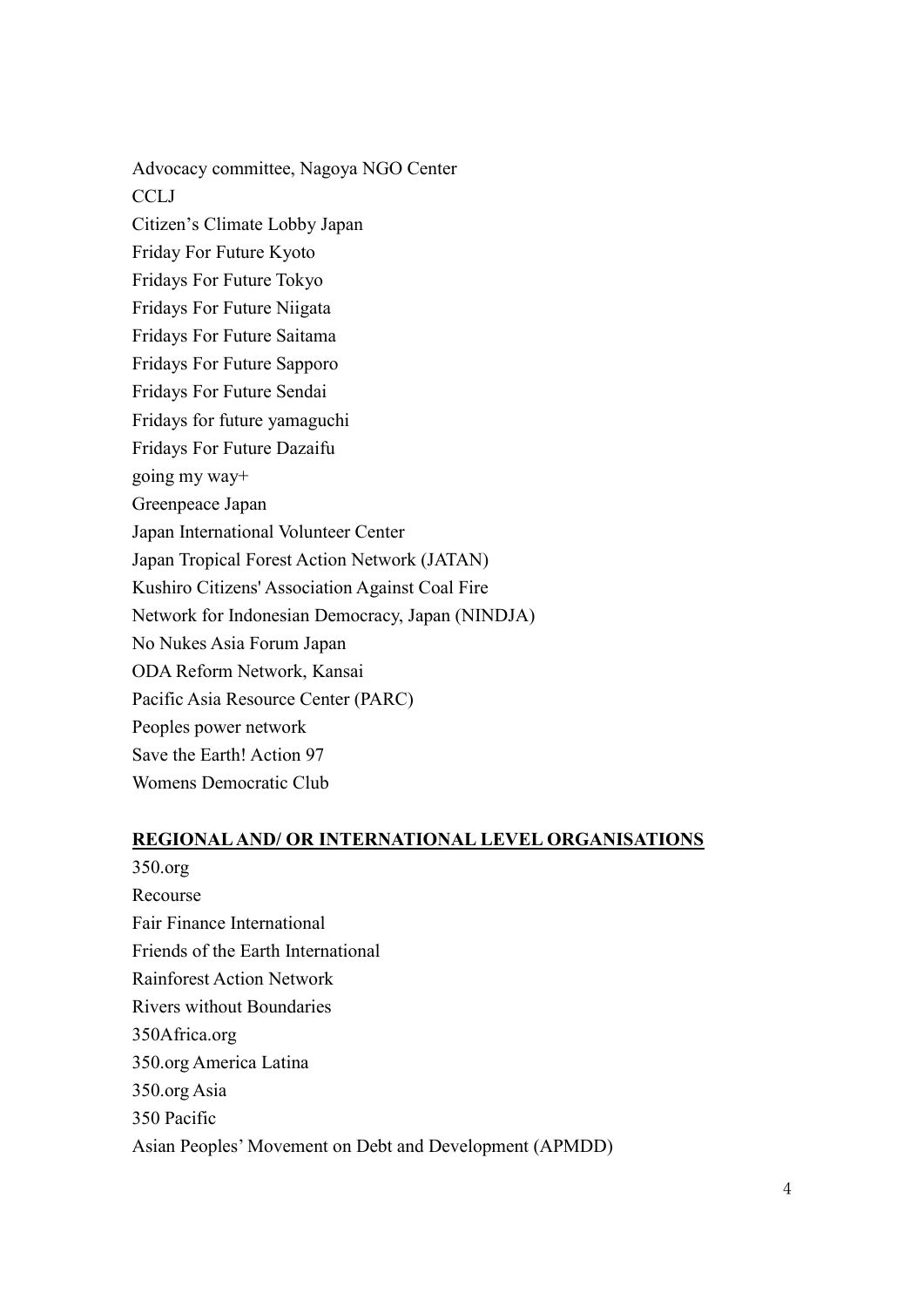Friends of the Earth Asia Pacific Fund Our Future NGO Forum on ADB OXFAM Society for Participatory Education and Development (SPED) Spirit in Education Movement (SEM)

## **OTHER ORGANISATIONS**

350 Australia, Australia Friends of the Earth Australia, Australia Market Forces, Australia 11.11.11, Belgium Friends of the Earth Canada, Canada Just Finance/VedvarendeEnergi, Denmark NOAH-Friends of the Earth Denmark, Denmark CESTA, FoE El Salvador, El Salvador Friends of the Earth France / Les Amis de la Terre, France The Greens Movement of Georgia/FoE Georgia, Georgia urgewald, Germany AbibiNsroma Foundation, Ghana Sustainable Development Institute (SDI), Liberia Sahabat Alam Malaysia (Friends of the Earth Malaysia), Malaysia Oyu Tolgoi Watch, Mongolia SOBREVIVENCIA, Amigos de la Tierra Paraguay, Paraguay 350 Pilipinas, Philippines Asian Energy Network (AEN), Philippines Center for Energy, Ecology and Development, Philippines Center for Environmental Concerns - Philippines Inc., Philippines Cordillera Peoples Alliance, Philippines Kalikasan People's Network for the Environment (Kalikasan PNE), Philippines Legal Rights and Natural Resources Center, Philippines People of Asia for Climate Solutions, Philippines Philippine Movement for Climate Justice, Philippines WomanHealth Philippines, Philippines Women's Development Center, Inc., Philippines Korea Federation for Environmental Movements(KFEM), Republic of Korea